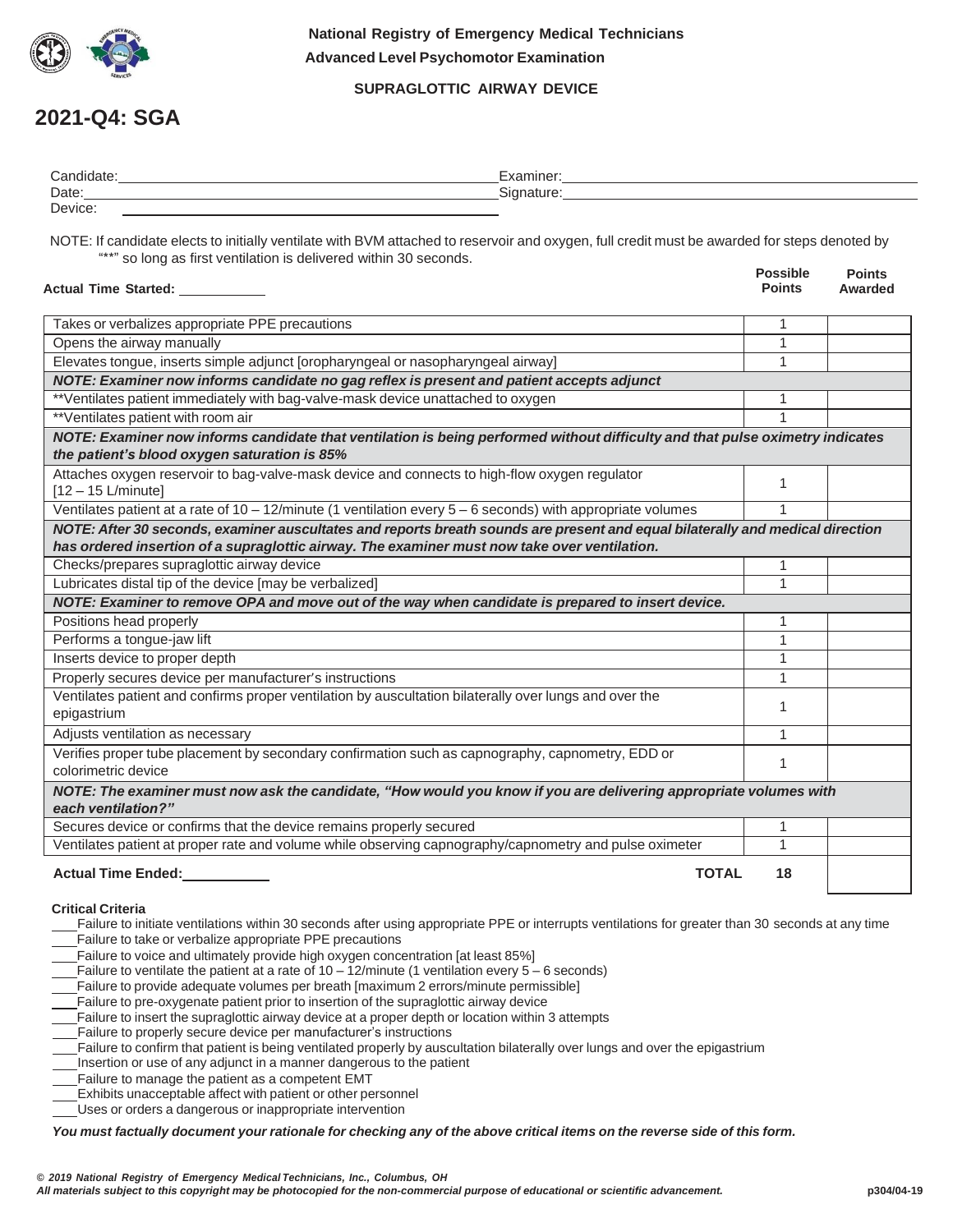

#### **National Registry of Emergency Medical Technicians® Emergency Medical Responder Psychomotor Examination CARDIAC ARREST MANAGEMENT / AED**

# **2021-Q4: CPR**

| Actual Time Started: _________                                                                                                                                                                                                                                                                                                                                                                                                                                                                                                                                                                                                                                                                                                                                                                                                                                                                                                                                                          |              | <b>Possible</b><br><b>Points</b> | <b>Points</b><br>Awarded |
|-----------------------------------------------------------------------------------------------------------------------------------------------------------------------------------------------------------------------------------------------------------------------------------------------------------------------------------------------------------------------------------------------------------------------------------------------------------------------------------------------------------------------------------------------------------------------------------------------------------------------------------------------------------------------------------------------------------------------------------------------------------------------------------------------------------------------------------------------------------------------------------------------------------------------------------------------------------------------------------------|--------------|----------------------------------|--------------------------|
| Takes or verbalizes appropriate PPE precautions                                                                                                                                                                                                                                                                                                                                                                                                                                                                                                                                                                                                                                                                                                                                                                                                                                                                                                                                         |              | 1                                |                          |
| Determines the scene/situation is safe                                                                                                                                                                                                                                                                                                                                                                                                                                                                                                                                                                                                                                                                                                                                                                                                                                                                                                                                                  |              | $\mathbf{1}$                     |                          |
| Checks patient responsiveness                                                                                                                                                                                                                                                                                                                                                                                                                                                                                                                                                                                                                                                                                                                                                                                                                                                                                                                                                           |              | 1                                |                          |
| Direct assistant to retrieve AED                                                                                                                                                                                                                                                                                                                                                                                                                                                                                                                                                                                                                                                                                                                                                                                                                                                                                                                                                        |              | $\mathbf{1}$                     |                          |
| Requests additional EMS assistance                                                                                                                                                                                                                                                                                                                                                                                                                                                                                                                                                                                                                                                                                                                                                                                                                                                                                                                                                      |              | $\mathbf{1}$                     |                          |
| Checks breathing and pulse simultaneously                                                                                                                                                                                                                                                                                                                                                                                                                                                                                                                                                                                                                                                                                                                                                                                                                                                                                                                                               |              | $\mathbf{1}$                     |                          |
| NOTE: After checking responsiveness, then checking breathing and pulse for no more than 10 seconds,<br>examiner informs candidate, "The patient is unresponsive, apneic and pulseless."                                                                                                                                                                                                                                                                                                                                                                                                                                                                                                                                                                                                                                                                                                                                                                                                 |              |                                  |                          |
| Immediately begins chest compressions [adequate depth and rate; allows the chest to recoil completely]                                                                                                                                                                                                                                                                                                                                                                                                                                                                                                                                                                                                                                                                                                                                                                                                                                                                                  |              | 1                                |                          |
| Performs 2 minutes of high-quality, 1-rescuer adult CPR<br>-Adequate depth and rate (1 point)<br>-Correct compression-to-ventilation ratio (1 point)<br>-Allows the chest to recoil completely (1 point)<br>-Adequate volumes for each breath (1 point)<br>-Minimal interruptions of no more than 10 seconds throughout (1 point)                                                                                                                                                                                                                                                                                                                                                                                                                                                                                                                                                                                                                                                       |              | 5                                |                          |
| NOTE: After 2 minutes (5 cycles), candidate assesses patient and second rescuer resumes compressions while<br>candidate operates AED.                                                                                                                                                                                                                                                                                                                                                                                                                                                                                                                                                                                                                                                                                                                                                                                                                                                   |              |                                  |                          |
| Turns on power to AED                                                                                                                                                                                                                                                                                                                                                                                                                                                                                                                                                                                                                                                                                                                                                                                                                                                                                                                                                                   |              | $\mathbf{1}$                     |                          |
| Follows prompts and correctly attaches AED to patient                                                                                                                                                                                                                                                                                                                                                                                                                                                                                                                                                                                                                                                                                                                                                                                                                                                                                                                                   |              | $\mathbf{1}$                     |                          |
| Stops CPR and ensures all individuals are clear of the patient during rhythm analysis                                                                                                                                                                                                                                                                                                                                                                                                                                                                                                                                                                                                                                                                                                                                                                                                                                                                                                   |              | 1                                |                          |
| Ensures that all individuals are clear of the patient and delivers shock from AED                                                                                                                                                                                                                                                                                                                                                                                                                                                                                                                                                                                                                                                                                                                                                                                                                                                                                                       |              | $\mathbf{1}$                     |                          |
| Immediately directs rescuer to resume chest compressions                                                                                                                                                                                                                                                                                                                                                                                                                                                                                                                                                                                                                                                                                                                                                                                                                                                                                                                                |              | 1                                |                          |
| Actual Time Ended:<br><u>Letteral</u>                                                                                                                                                                                                                                                                                                                                                                                                                                                                                                                                                                                                                                                                                                                                                                                                                                                                                                                                                   | <b>TOTAL</b> | 17                               |                          |
| <b>Critical Criteria</b><br>Failure to take or verbalize appropriate PPE precautions<br>Failure to check responsiveness, then check breathing and pulse simultaneously for no more than 10 seconds<br>Failure to immediately begin chest compressions as soon as pulselessness is confirmed<br>Failure to demonstrate acceptable high-quality, 1-rescuer adult CPR<br>Interrupts CPR for more than 10 seconds at any point<br>Failure to correctly attach the AED to the patient<br>Failure to operate the AED properly<br>- Failure to deliver shock in a timely manner<br>Failure to ensure that all individuals are clear of patient during rhythm analysis and before delivering shock<br>[verbalizes "All clear" and observes]<br>Failure to immediately resume compressions after shock delivered<br>Failure to manage the patient as a competent EMR<br>Exhibits unacceptable affect with patient or other personnel<br>Uses or orders a dangerous or inappropriate intervention |              |                                  |                          |
| You must factually document your rationale for checking any of the above critical items on the reverse side of this form.                                                                                                                                                                                                                                                                                                                                                                                                                                                                                                                                                                                                                                                                                                                                                                                                                                                               |              |                                  |                          |